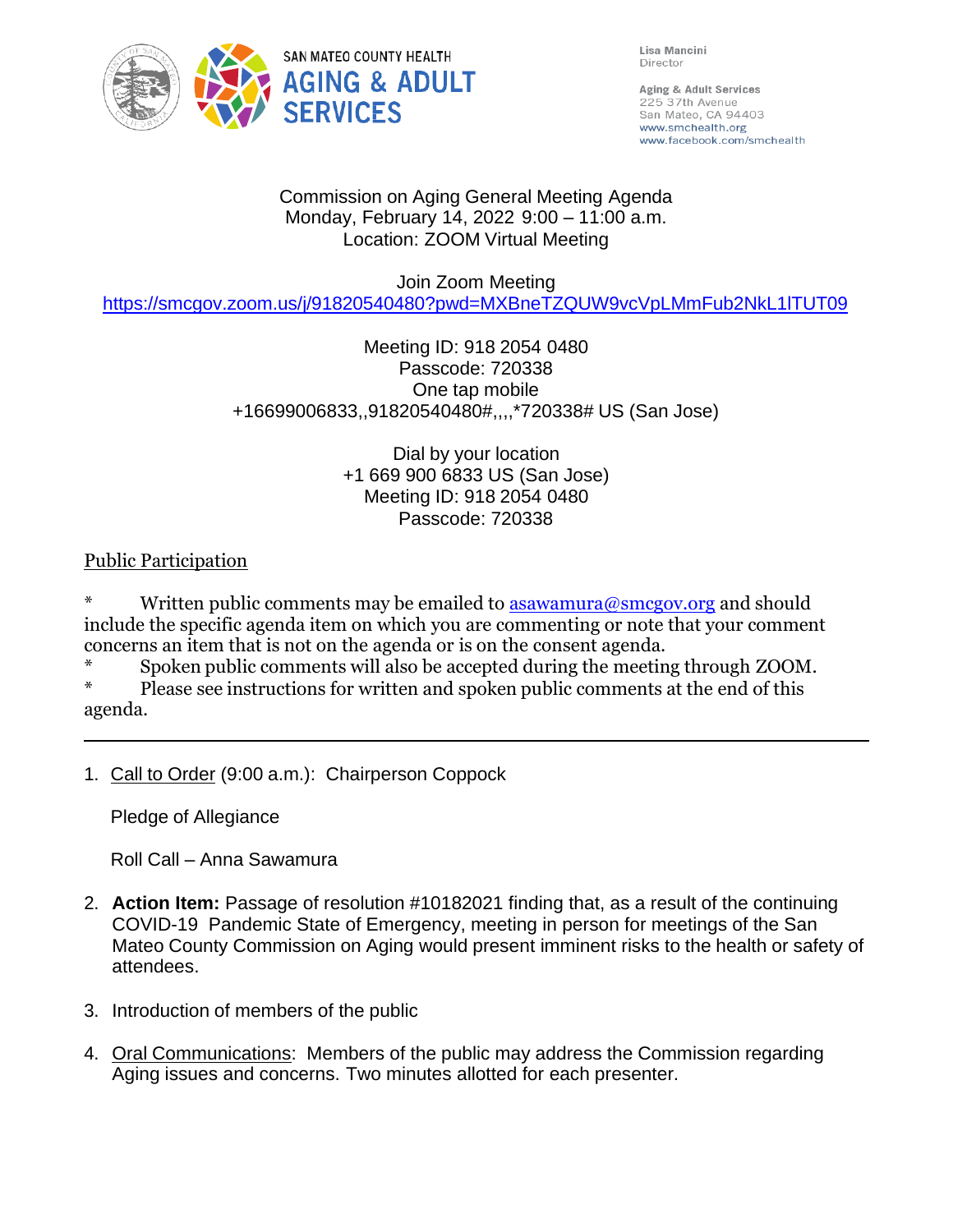- 5. Approval of Today's Agenda: February 14, 2022
- 6. Approval of Minutes: January 10, 2022
- 7. Committee and Ad Hoc Committee Reports
	- Executive Committee

#### **Action Item: Approval to send a letter to the Board of Supervisors supporting Age Friendly Initiative funding.**

- RAC (Resource Access Committee)
- MISO (Middle Income Senior Opportunity) Committee
- Transportation Committee
- 8. Member Reports

One minute per Commissioner for updates and announcements.

- 9. Retreat Planning Update
- 10.Staff Report:
	- Anna Sawamura, Staff to the CoA, AAS Program Services Manager
- 10.Stretch Break (10 Minutes)
- 11. Nutrition Services in San Mateo County: Pre and Post Pandemic
- 12. Announcements
- 13. Adjourn

## **Instructions for Public Comment During Videoconference Meetings**

During videoconference meetings of the Commission on Aging, members of the public may address the Commission members as follows:

## **\*Written Comments:**

Written public comments may be emailed in advance of the meeting. Please read the following instructions carefully:

- 1. Your written comment should be emailed to  $\frac{1}{\text{asawamura}(Q\text{smcgov.org})}$
- 2. Your email should include the specific agenda item on which you are commenting or note that your comment concerns an item that is not on the agenda or is on the consent agenda.
- 3. Members of the public are limited to one comment per agenda item.
- 4. The length of the emailed comment should be commensurate with the two minutes customarily allowed for verbal comments, which is approximately 250-300 words.
- 5. If your emailed comment is received at least 24 hours prior to the meeting, it will be provided to the Commission members and made publicly available on the Commission website along with the agenda. We cannot guarantee that e-mails received less than 24